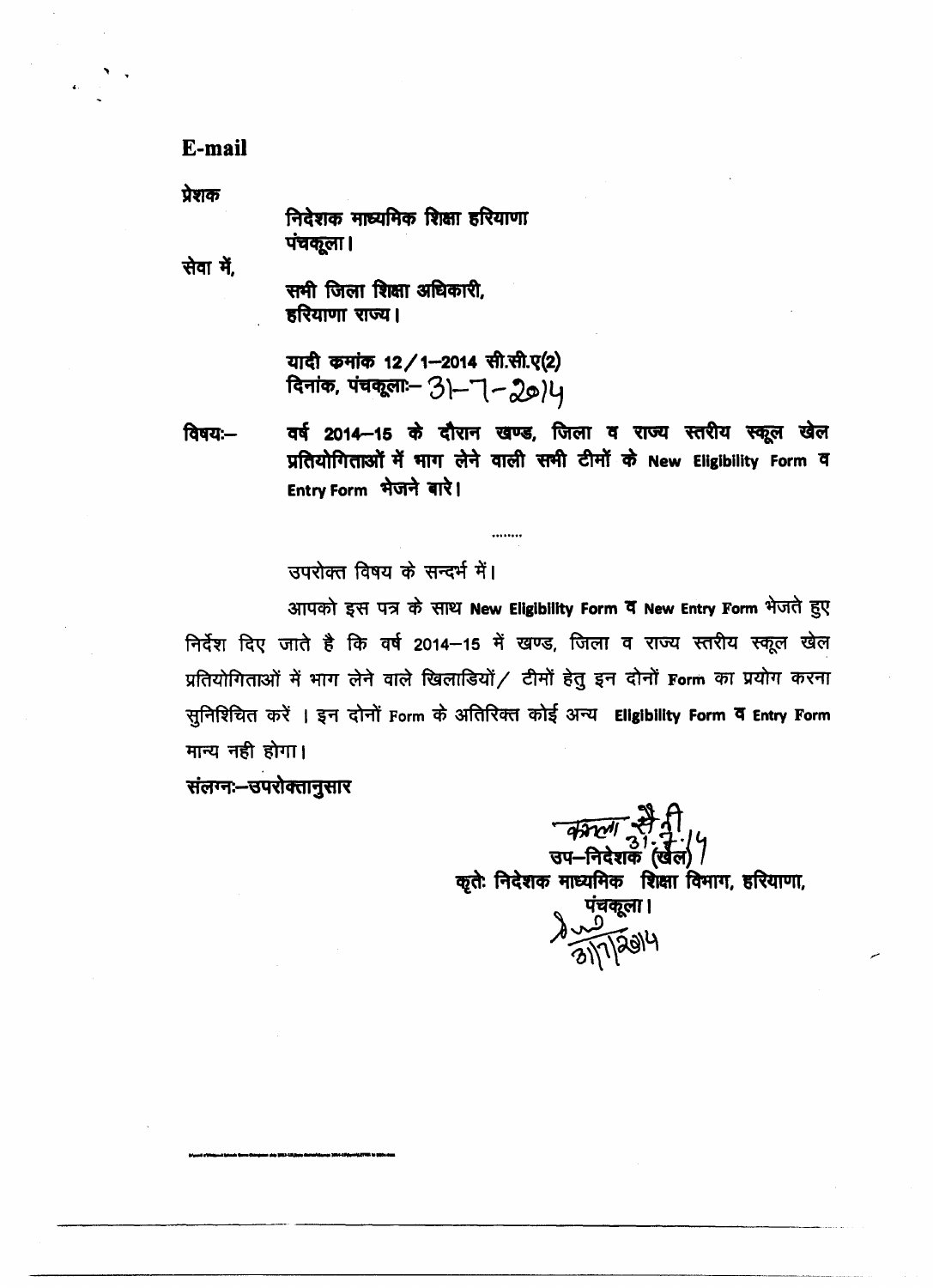## **ELIGIBILITY FORM**

**Age Group\_\_\_\_\_\_\_\_Boys/Girls** 

|          |                                                                           |                                                            |  | Venue______________________From___________to__________Game/Event________________                                      |  |  |  |  |  |  |  |
|----------|---------------------------------------------------------------------------|------------------------------------------------------------|--|-----------------------------------------------------------------------------------------------------------------------|--|--|--|--|--|--|--|
| 1.       | Block/District/State:-                                                    |                                                            |  |                                                                                                                       |  |  |  |  |  |  |  |
| 2.       | <b>Paste here attested Photo</b><br>with Principal Stamp<br>and Signature |                                                            |  |                                                                                                                       |  |  |  |  |  |  |  |
| 3.       | (in block letters)<br>Father's Name                                       |                                                            |  |                                                                                                                       |  |  |  |  |  |  |  |
| 4.       |                                                                           |                                                            |  |                                                                                                                       |  |  |  |  |  |  |  |
| 5.       |                                                                           |                                                            |  |                                                                                                                       |  |  |  |  |  |  |  |
| 6.       |                                                                           |                                                            |  |                                                                                                                       |  |  |  |  |  |  |  |
| 7.       | Date of Birth:                                                            | (i) in Fig. $\Box$ $\Box$ $\Box$ $\Box$<br>$(ii)$ in words |  |                                                                                                                       |  |  |  |  |  |  |  |
| 8.       |                                                                           |                                                            |  | Age in completed years as on 31 <sup>st</sup> December 2014:-_____Year____Month_____Days                              |  |  |  |  |  |  |  |
| 9.       |                                                                           |                                                            |  |                                                                                                                       |  |  |  |  |  |  |  |
| 10.      |                                                                           |                                                            |  |                                                                                                                       |  |  |  |  |  |  |  |
| 11.      |                                                                           |                                                            |  |                                                                                                                       |  |  |  |  |  |  |  |
| 12.      |                                                                           |                                                            |  |                                                                                                                       |  |  |  |  |  |  |  |
| 13.      |                                                                           |                                                            |  |                                                                                                                       |  |  |  |  |  |  |  |
| 14.      | Two Prominent marks on the body:-                                         |                                                            |  |                                                                                                                       |  |  |  |  |  |  |  |
|          | 1)                                                                        |                                                            |  |                                                                                                                       |  |  |  |  |  |  |  |
| 15.      |                                                                           |                                                            |  |                                                                                                                       |  |  |  |  |  |  |  |
| 16.      | Sports fund paid so far for the year 2013 - 2014 :-                       |                                                            |  |                                                                                                                       |  |  |  |  |  |  |  |
|          |                                                                           |                                                            |  |                                                                                                                       |  |  |  |  |  |  |  |
|          | b). Strength of students from IX-X fund/amount paid with proof Rs.        |                                                            |  |                                                                                                                       |  |  |  |  |  |  |  |
|          |                                                                           |                                                            |  | c). Strength of students (i) XI - XII Arts:- fund/amount paid with proof Rs.                                          |  |  |  |  |  |  |  |
|          |                                                                           |                                                            |  | (ii) XI - XII Commerce:- fund/amount paid with proof Rs.                                                              |  |  |  |  |  |  |  |
|          |                                                                           |                                                            |  | (iii) XI - XII Science: fund/amount paid with proof Rs.                                                               |  |  |  |  |  |  |  |
|          |                                                                           |                                                            |  | Total fund/Amount paid Rs.                                                                                            |  |  |  |  |  |  |  |
| 2014-15. |                                                                           |                                                            |  | Certificate:- 1. Certified that the above participant is a bonafide student of this institution for the academic year |  |  |  |  |  |  |  |

2. Certified that I have personally verified the admission records maintained in the school and found correct.

**Distt. Secretary With seal** 

Signature Signature AEO/Zonal/ Signature Head of School Team Incharge **Distit.** Secretary **Signature Head of School**